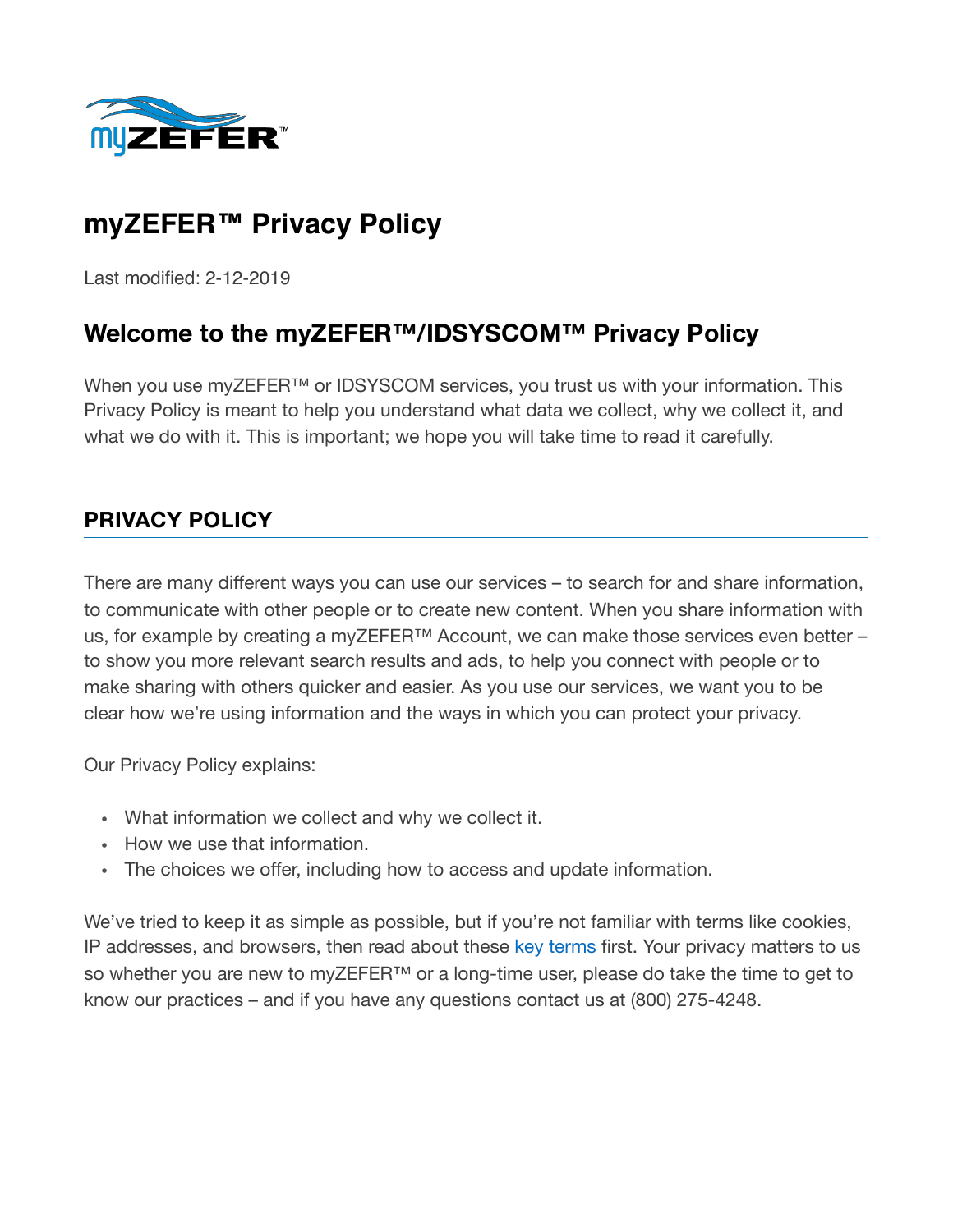We collect information to provide better services to all of our users – from figuring out basic stuff like which language you speak, to more complex things like which ads you'll find most useful, the people who matter most to you online, or which YouTube videos you might like.

We collect information in the following ways:

- Information you give us. For example, many of our services require you to sign up for a myZEFER™ Account. When you do, we'll ask for personal information, like your name, email address, telephone number or credit card to store with your account. If you want to take full advantage of the sharing features we offer, we might also ask you to create a publicly visible myZEFER<sup>™</sup> Profile, which may include your name and photo.
- Information we get from your use of our services. We collect information about the services that you use and how you use them, like when you watch a video on YouTube, visit a website that uses our advertising services, or view and interact with our ads and content. This information includes:
	- Device Information

We collect device-specific information (such as your hardware model, operating system version, unique device identifiers, and mobile network information including phone number). myZEFER™ may associate your device identifiers or phone number with your myZEFER™ Account.

◦ Log information

When you use our services or view content provided by myZEFER™, we automatically collect and store certain information in server logs. This includes:

- **EXECT** details of how you used our service, such as your search queries.
- telephony log information like your phone number, calling-party number, forwarding numbers, time and date of calls, duration of calls, SMS routing information and types of calls.
- **EXECT** Internet protocol (IP) address: device event information such as crashes, system activity, hardware settings, browser type, browser language, the date and time of your request and referral URL.
- cookies that may uniquely identify your browser or your myZEFER™ Account.
- Location information

When you use myZEFER™ services, we may collect and process information about your actual location. We use various technologies to determine location, including IP address, GPS, and other sensors that may, for example, provide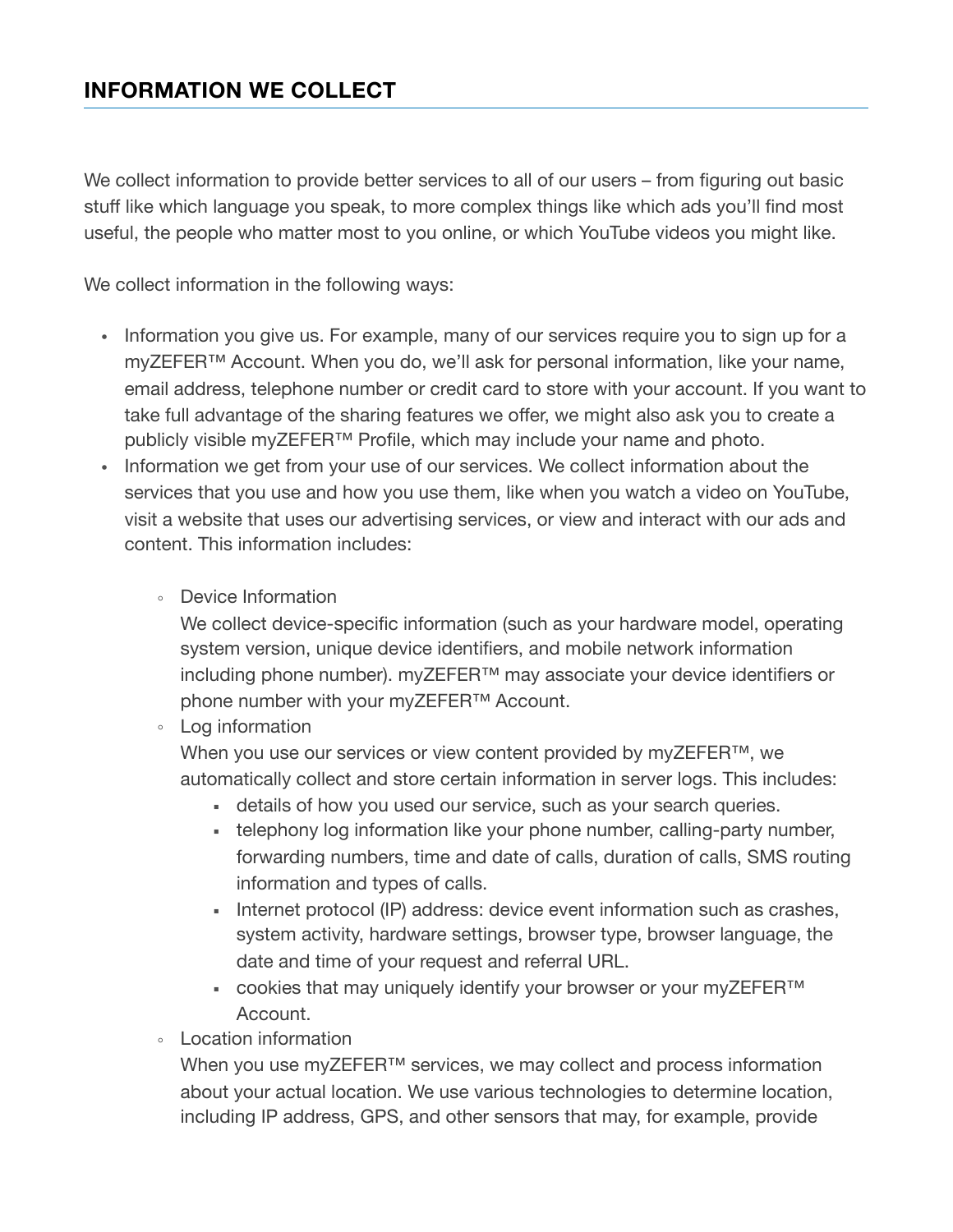myZEFER™ with information on nearby devices, Wi-Fi access points, and cell towers.

◦ Unique application numbers

Certain services include a unique application number. This number and information about your installation (for example, the operating system type and application version number) may be sent to myZEFER™ when you install or uninstall that service or when that service periodically contacts our servers, such as for automatic updates.

◦ Local storage

We may collect and store information (including personal information) locally on your device using mechanisms such as browser web storage (including HTML 5) and application data caches.

◦ Cookies and similar technologies

We and our partners use various technologies to collect and store information when you visit a myZEFER™ service, and this may include using cookies or similar technologies to identify your browser or device. We use these technologies to collect and store information when you interact with services we offer to our partners, such as advertising services or myZEFER<sup>™</sup> features that may appear on other sites. Our myZEFER<sup>™</sup> Analytics product helps businesses and site owners analyze the traffic to their websites and apps. When used in conjunction with our advertising services, such as those using the DoubleClick cookie, myZEFER<sup>™</sup> Analytics information is linked, by the myZEFER™ Analytics customer or by myZEFER™, using myZEFER™ technology, with information about visits to multiple sites.

Information we collect when you are signed in to myZEFER™, in addition to the information we obtain about you from partners, may be associated with your myZEFER™ Account. When information is associated with your myZEFER™ Account, we treat it as personal information.

Infrastructure Data Systems Company (IDSYSCOM), Inc. collects the e-mail addresses of individuals who communicate with us via e-mail, aggregate information on webpage performance, and information volunteered by the consumer, such as information collected on our "Contact" form.

IDSYSCOM, Inc. is committed to protecting the privacy and security of this personal information. We will not sell, rent or trade personal information proved to us through our websites: [www.idsyscom.com](http://www.idsyscom.com/) and [www.myzefer.com.](https://www.myzefer.com/) We take precautions to keep information secure and have physical, electronic, and administrative procedures to safeguard the information we collect online.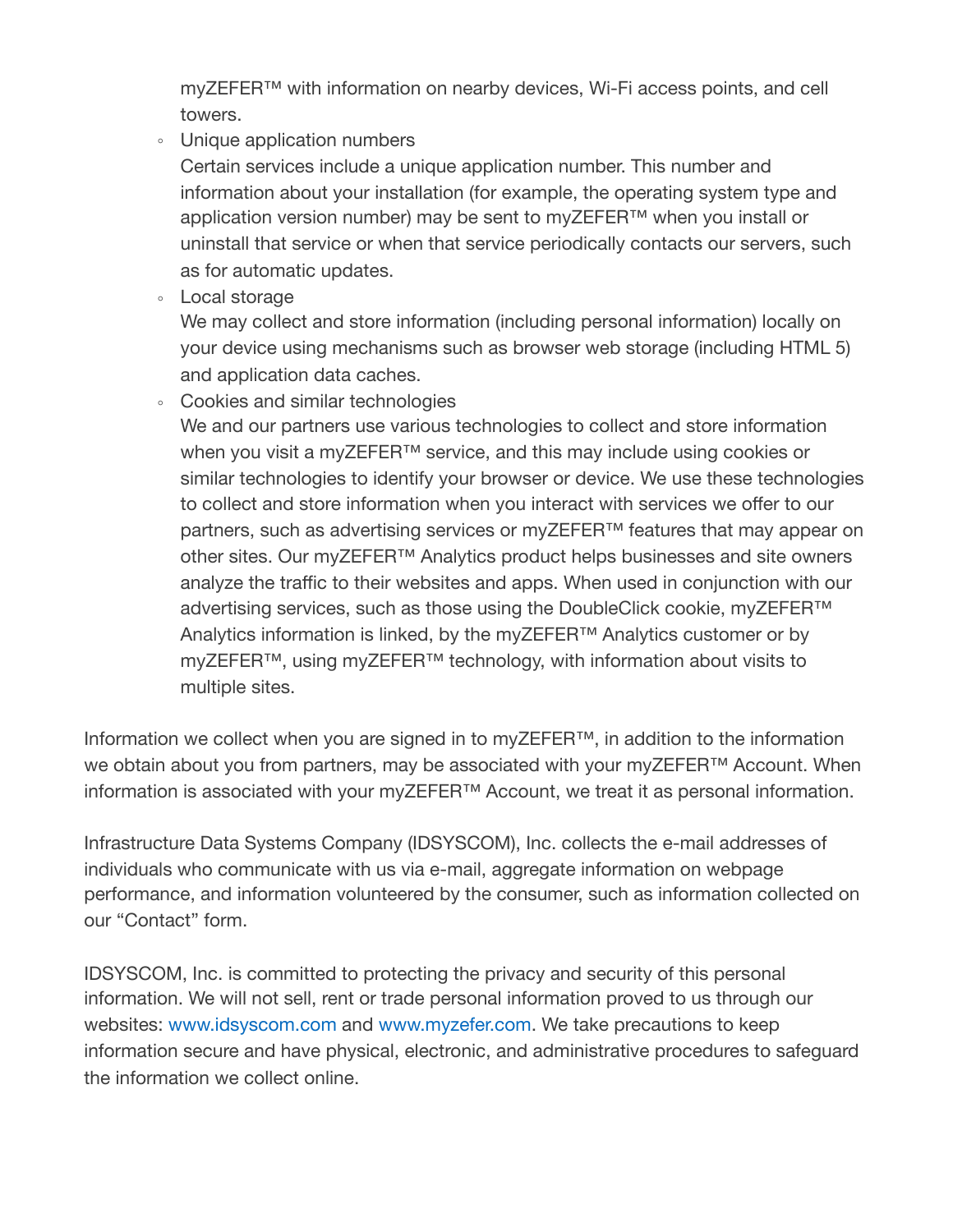This site may contain links to other sites. IDSYSCOM, Inc. is not responsible for the privacy practices or the content of others' websites. If you have any questions regarding our privacy policy, please contact us at [info@idsyscom.com](mailto:Info@idsyscom.com).

## **HOW WE USE INFORMATION WE COLLECT**

We use the information we collect from all of our services to provide, maintain, protect and improve them, to develop new ones. We use this information to offer you tailored content – like giving you more relevant search results and ads.

We may use the name you provide for your myZEFER<sup>™</sup> Profile across all of the services we offer that require a myZEFER™ Account. In addition, we may replace past names associated with your myZEFER™ Account so that you are represented consistently across all our services. If other users already have your email or other information that identifies you, we may show them your publicly visible myZEFER™ Profile information, such as your name and photo.

If you have a myZEFER™ Account, we may display your Profile name, Profile photo, and actions you take on myZEFER™ or on third-party applications connected to your myZEFER™ Account.

When you contact myZEFER™, we keep a record of your communication to help solve any issues you might be facing. We may use your email address to inform you about our services, such as letting you know about upcoming changes or improvements.

We use information collected from cookies and other technologies to improve your user experience and the overall quality of our services. One of the products we use to do this on our own services is myZEFER™ Analytics. For example, by saving your language preferences, we'll be able to have our services appear in the language you prefer. When showing you tailored ads, we will not associate an identifier from cookies or similar technologies with sensitive categories, such as those based on race, religion, sexual orientation or health.

Our automated systems analyze your content (including emails) to provide you personally relevant product features, such as customized search results, tailored advertising, and spam and malware detection.

People have different privacy concerns. Our goal is to be clear about what information we collect so that you can make meaningful choices about how it is used. myZEFER™ may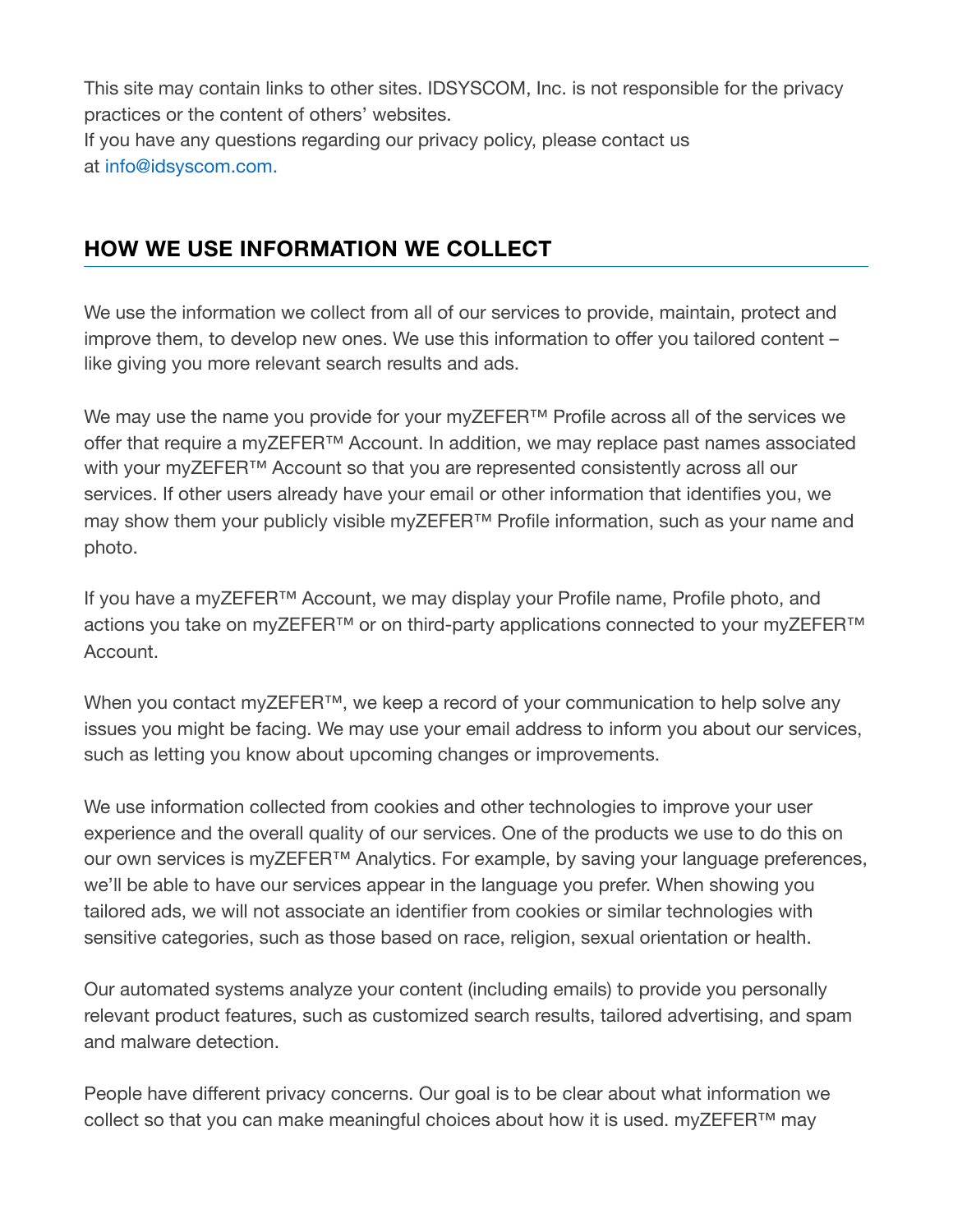process personal information on our servers in many countries around the world. We may process your personal information on a server located outside the country where you live.

### **TRANSPARENCY AND CHOICE**

You may set your browser to block all cookies, including cookies associated with our services, or to indicate when a cookie is being set by us. However, it's important to remember that many of our services may not function properly if your cookies are disabled. For example, we may not remember your language preferences.

### **INFORMATION YOU SHARE**

Many of our services let you share information with others. Remember that when you share information publicly, it may be indexable by search engines and other applications, including myZEFER™.

# **ACCESSING AND UPDATING YOUR PERSONAL INFORMATION**

Whenever you use our services, we aim to provide you with access to your personal information. If that information is wrong, we strive to give you ways to update it quickly or to delete it – unless we have to keep that information for legitimate business or legal purposes. When updating your personal information, we may ask you to verify your identity before we can act on your request.

We may reject requests that are unreasonably repetitive, require disproportionate technical effort (for example, developing a new system or fundamentally changing an existing practice), risk the privacy of others, or would be extremely impractical (for instance, requests concerning information residing on backup systems).

Where we can provide information access and correction, we will do so for free, except where it would require a disproportionate effort. We aim to maintain our services in a manner that protects information from accidental or malicious destruction. Because of this, after you delete information from our services, we may not immediately delete residual copies from our active servers and may not remove information from our backup systems.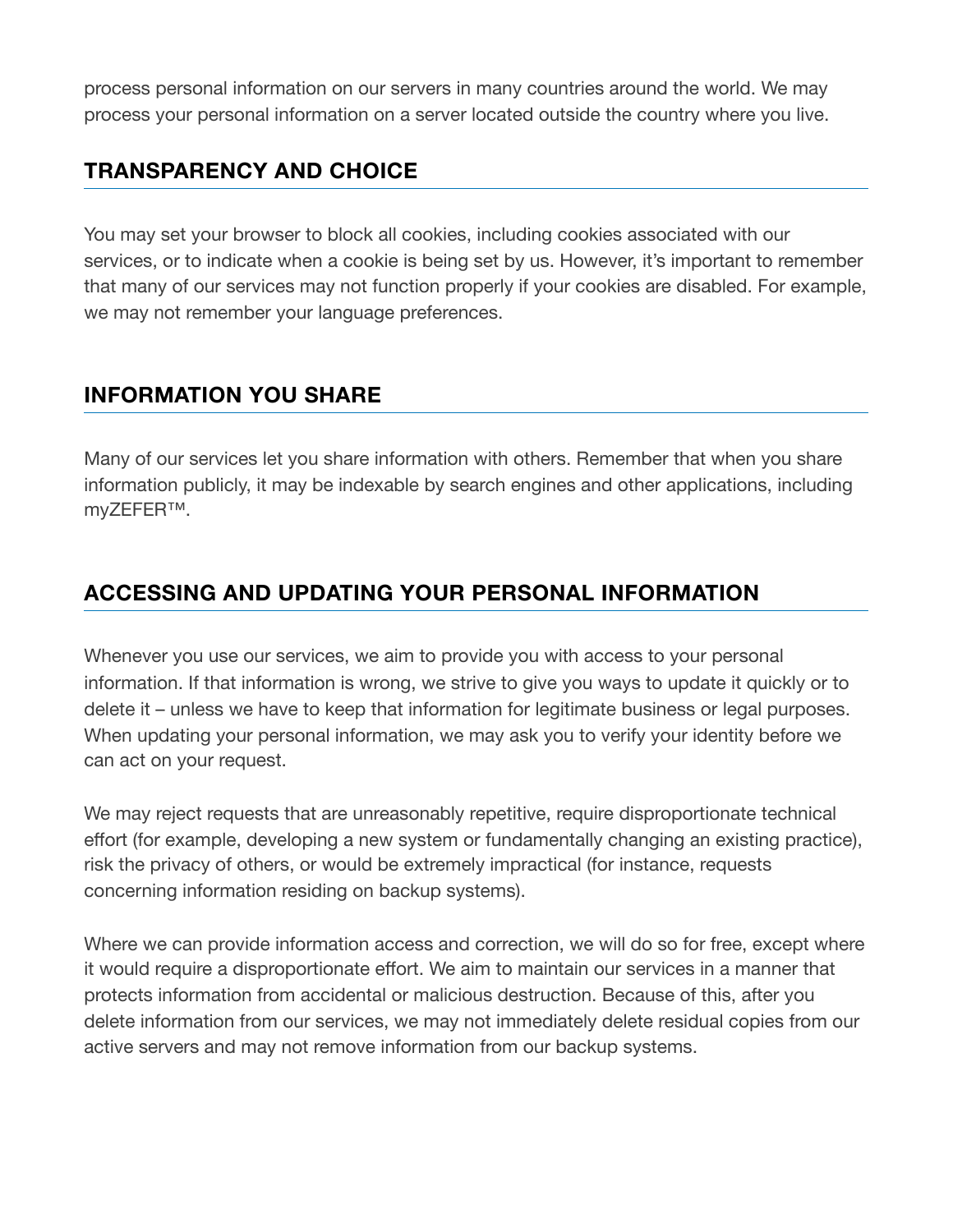#### **INFORMATION WE SHARE**

We do not share personal information with companies, organizations, and individuals outside of myZEFER<sup>™</sup> unless one of the following circumstances applies:

- With your consent
	- We will share personal information with companies, organizations or individuals outside of myZEFER™ when we have your consent to do so. We require opt-in consent for the sharing of any sensitive personal information.
- With domain administrators
	- If your myZEFER™ Account is managed for you by a domain administrator then your domain administrator and resellers who provide user support to your organization will have access to your myZEFER<sup>™</sup> Account information (including your email and other data). Your domain administrator may be able to:
		- view statistics regarding your account, like statistics regarding applications you install.
		- change your account password.
		- **Example 1** suspend or terminate your account access.
		- **access or retain information stored as part of your account.**
		- **EXECT** receive your account information in order to satisfy applicable law, regulation, legal process or enforceable governmental request.
		- **EXECT:** restrict your ability to delete or edit information or privacy settings.
	- Please refer to your domain administrator's privacy policy for more information.
- For external processing
	- We provide personal information to our affiliates or other trusted businesses or persons to process it for us, based on our instructions and in compliance with our Privacy Policy and any other appropriate confidentiality and security measures.
- For legal reasons
	- We will share personal information with companies, organizations or individuals outside of myZEFER™ if we have a good-faith belief that access, use, preservation or disclosure of the information is reasonably necessary to:
		- meet any applicable law, regulation, legal process or enforceable governmental request.
		- **enforce applicable Terms of Service, including investigation of potential** violations.
		- **EXEDER** detect, prevent, or otherwise address fraud, security or technical issues.
		- protect against harm to the rights, property or safety of myZEFER<sup>™</sup>, our users or the public as required or permitted by law.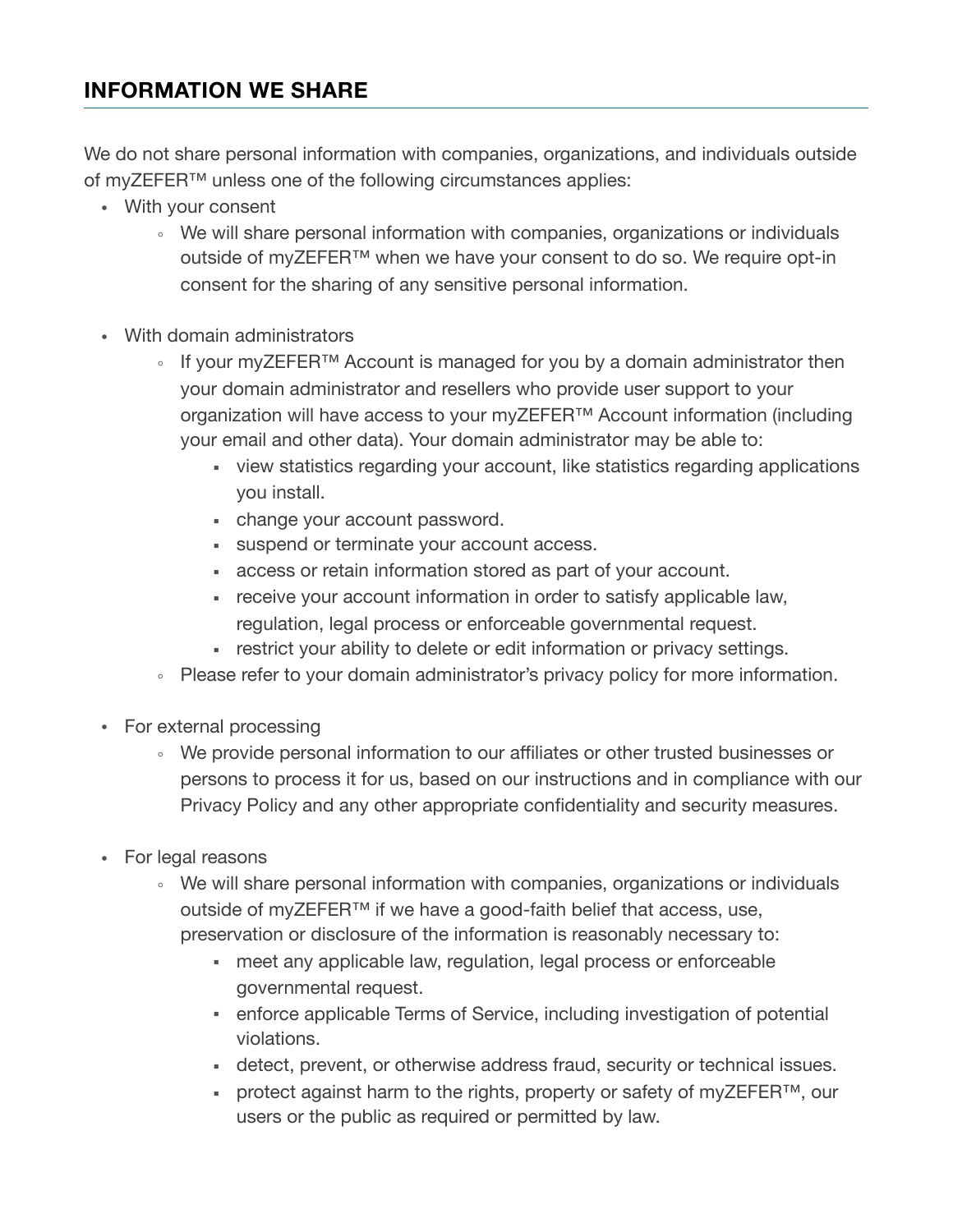We may share non-personally identifiable information publicly and with our partners – like publishers, advertisers or connected sites. For example, we may share information publicly to show trends about the general use of our services.

If myZEFER™ is involved in a merger, acquisition or asset sale, we will continue to ensure the confidentiality of any personal information and give affected users notice before personal information is transferred or becomes subject to a different privacy policy.

# **INFORMATION SECURITY**

We work hard to protect myZEFER™ and our users from unauthorized access to or unauthorized alteration, disclosure or destruction of information we hold. In particular:

- We encrypt many of our services using SSL.
- We review our information collection, storage, and processing practices, including physical security measures, to guard against unauthorized access to systems.
- We restrict access to personal information to myZEFER™ employees, contractors, and agents who need to know that information in order to process it for us, and who are subject to strict contractual confidentiality obligations and may be disciplined or terminated if they fail to meet these obligations.

# **WHEN THIS PRIVACY POLICY APPLIES**

Our Privacy Policy applies to all of the services offered by Infrastructure Data Systems Company, Inc. and its affiliates, including services myZEFER™ provides on Android or Apple devices, and services offered on other sites (such as our advertising services), but excludes services that have separate privacy policies that do not incorporate this Privacy Policy.

Our Privacy Policy does not apply to services offered by other companies or individuals, including products or sites that may be displayed to you in search results, sites that may include myZEFER™ services or other sites linked from our services. Our Privacy Policy does not cover the information practices of other companies and organizations who advertise our services, and who may use cookies and other technologies to serve and offer relevant ads.